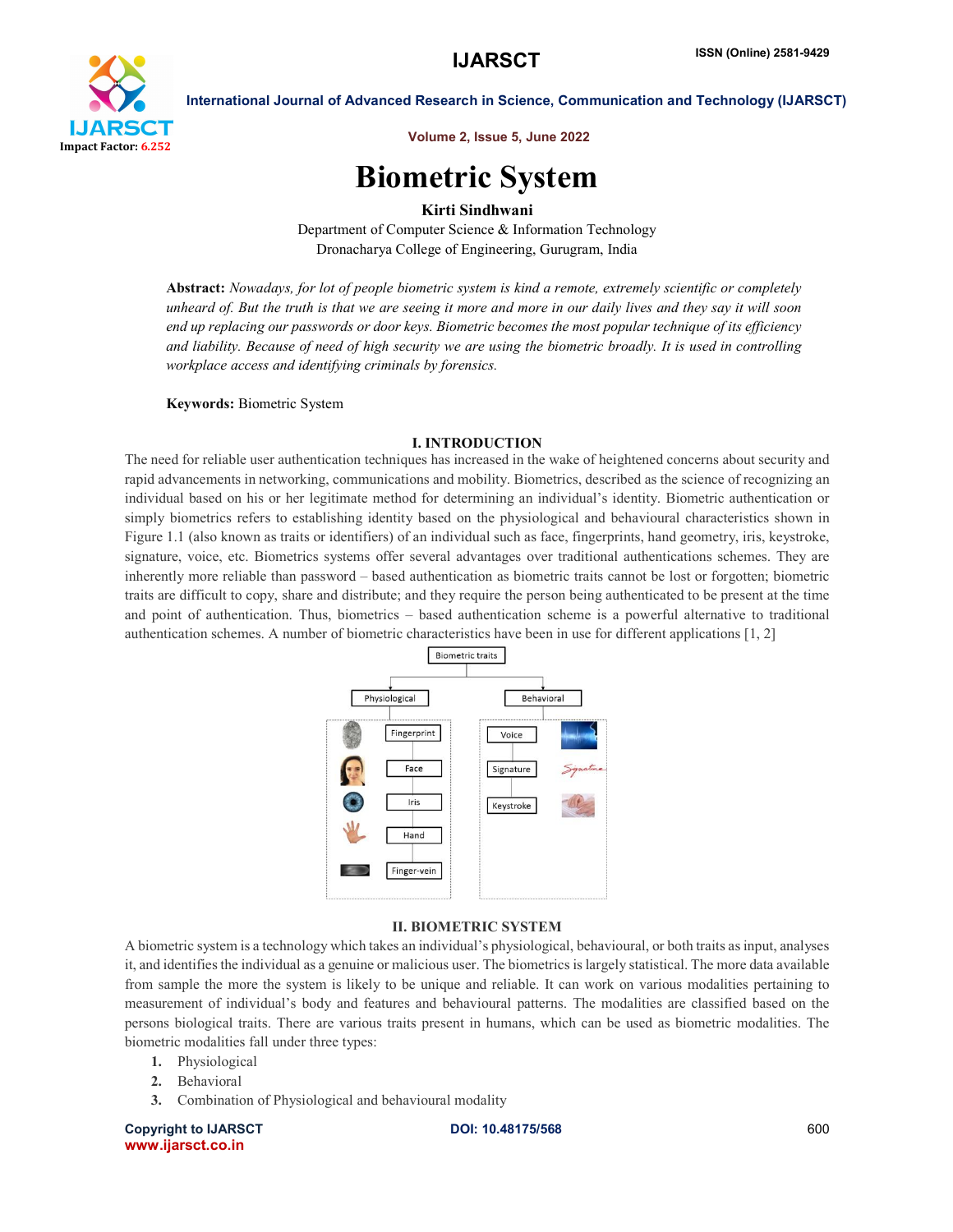

#### Volume 2, Issue 5, June 2022

#### 2.1 Physiological Modality

The physiological modalities are measured from the sensors that are attached to the body like iris fingerprint, shape, and position of fingers, etc. These help in recognizing the emotions of the human being. Some of the physical traits in the human body remain unchanged throughout a person's life. They can be treated as useful resource which helps in identifying an individual. Below are the some examples of Physiological Modality.

#### 2.2 Fingerprint Recognition System

Fingerprint recognition systems work by examining a finger pressed against a smooth surface. The finger's ridges and valleys are scanned, and a series of distinct points, where ridges and valleys end or meet, are called minutiae. These minutiae are the points the fingerprint recognition system uses for comparison. In order to identify an individual, the valleys (minutiae) and ridges are used which are found on the surface tips of a human finger.

Due to the rapid advancement in sensor technology, a new biometric authentication system has been developed for handheld electronic devices which is robust. It has been implemented by fusing the movements of finger in 3D with cerebral activities in an intelligent manner to verify the signatures using the next-generation sensor consumer electronic (CE) devices and the classifiers such as Random Forest (RF) and Hidden Markov Model (HMM) [17]. A novel authentication system using biometric based on FPGA has been proposed by utilizing TRSG (True Random and Timestamp Generator) for implementing fast and secure fingerprint authentication with more accuracy [1]. Fingerprint is oldest type and most familiar recognition technique. Fingerprint matching techniques are of three types

#### A. Minutiae Based Techniques

These techniques help in finding out the minutiae points that are mapped in search of respective position on the finger. These techniques are helpful, but it is difficult to find out the minutiae points correctly if the image obtained is of poor quality. It mainly concentrates on local position of ridges and furrows; not global.

#### B. Correlation Based Method

It gives richer grey scale information. It helps to rectify the problems that faced in minutiae-based method which gives at times poor quality data. But, this method too has some of its own problems like localization of points.

C. Pattern Based Image Based Matching (Image − Pattern based matching algorithms helps in comparing the basic fingerprint patterns such as (arch, whorl, and loop) between a stored template and a live person's fingerprint.



# III. HAND GEOMETRY RECOGNITION BIOMETRICS

Now applications of hand geometry recognition biometric are not as apparent as other biometric modalities like fingerprint or face recognition. Despite that it is still relevant in many physical access and time/attendance applications. Hand geometry recognition biometrics leverages the idea that hand geometry of each individual is unique. There is no documentary evidence of hand geometry of a person being unique, but given the possibility of variation of anatomical structure of a group of people, hand geometry can be considered a human physiological characteristic that can be used to uniquely identify an individual.

The concept of hand geometry recognition was introduced by David Sidlauskas in 1985 following a commercial launch of world's first hand geometry recognition system next year. One of the notable deployments of hand recognition systems

Copyright to IJARSCT **DOI: 10.48175/568** 601 www.ijarsct.co.in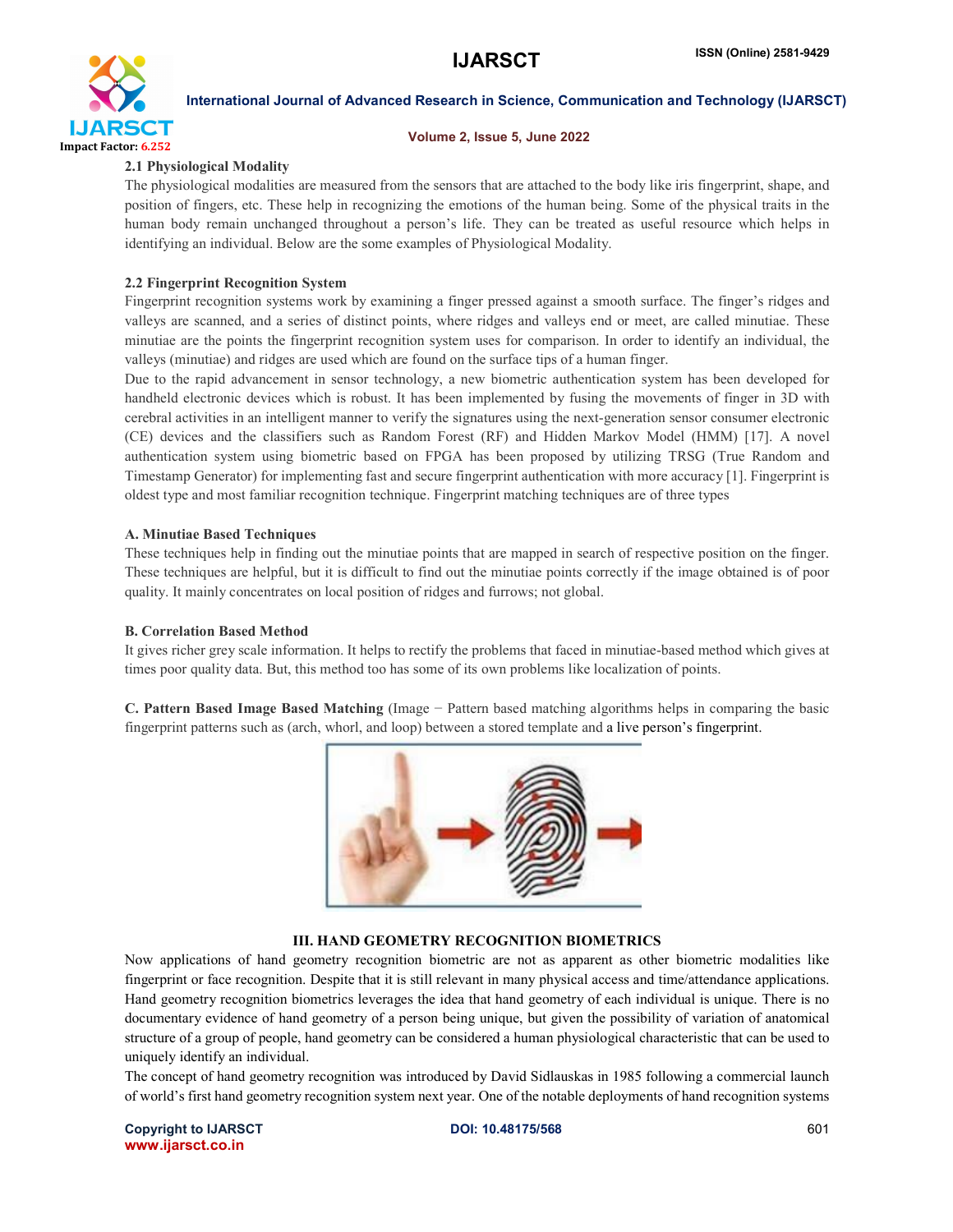

# Volume 2, Issue 5, June 2022

took place in the 1996 Olympic Games, in which physical access to the Olympic Village was controlled and protected using hand geometry recognition systems. Though fingerprint time clocks are now taking over employee time tracking and attendance applications, many organizations still rely on hand geometry recognition systems along with time clocks for employee attendance applications. It helps in measuring length and width of palm, surface area, length and position of fingers, and overall bone structure of the hand. A person's hand remains unique and helps in identifying a person from others. There are two types of Hand Geometry systems-

- 1. Contact Based-A hand is kept on scanner's surface. The hand is positioned in between five pins which help to place the candidate hand in position correctly for the camera.
- 2. Contact Less-In this approach neither pins nor platform are required for hand image acquisition.



Iris Recognition-It is a biometric identification method that works with mathematical pattern-recognition techniques on video images. The complex metrics of this identification system are unique, fast and stable compare to other modalities. The iris is a pigmented elastic tissue that has circular opening which is adjusted in the center. It helps to control the diameter of pupil. In adult humans, the iris texture remains stable throughout their lives. The iris patterns of left and right eyes are different. Each person has different iris pattern and colour.



# 3.1 Facial Recognition System

Facial recognition system is based on mainly finding out shape and size of jaw, chin, shape and location of the eyes, eyebrows, nose, lips, and cheekbones. There are facial scanners such as 2D a facial scanner which helps to read face geometry and records it on the grid. This facial geometry is then transferred to the database in terms of points. The face matching is performed by comparison algorithms and finally comes up with the results. Facial recognition is performed in the following ways −

- Facial Metrics − In this type, the distance between pupils or from nose to lip or chin are measured.
- Eigen faces − It is the process of identifying the full image of a face as a weighted combination of a number of faces.
- Skin Texture Analysis − The unique lines, patterns, and spots apparent in a person's skin are located.

# 3.2 Examples of Facial Recognition Technology

- 1. Amazon previously promoted its cloud-based face recognition service named Rekognition to law enforcement agencies. However, in a June 2020 blog post, the company announced it was planning a one-year
- 2. moratorium on the use of its technology by police. The rationale for this was to allow time for US federal laws

Copyright to IJARSCT **DOI: 10.48175/568** 602 www.ijarsct.co.in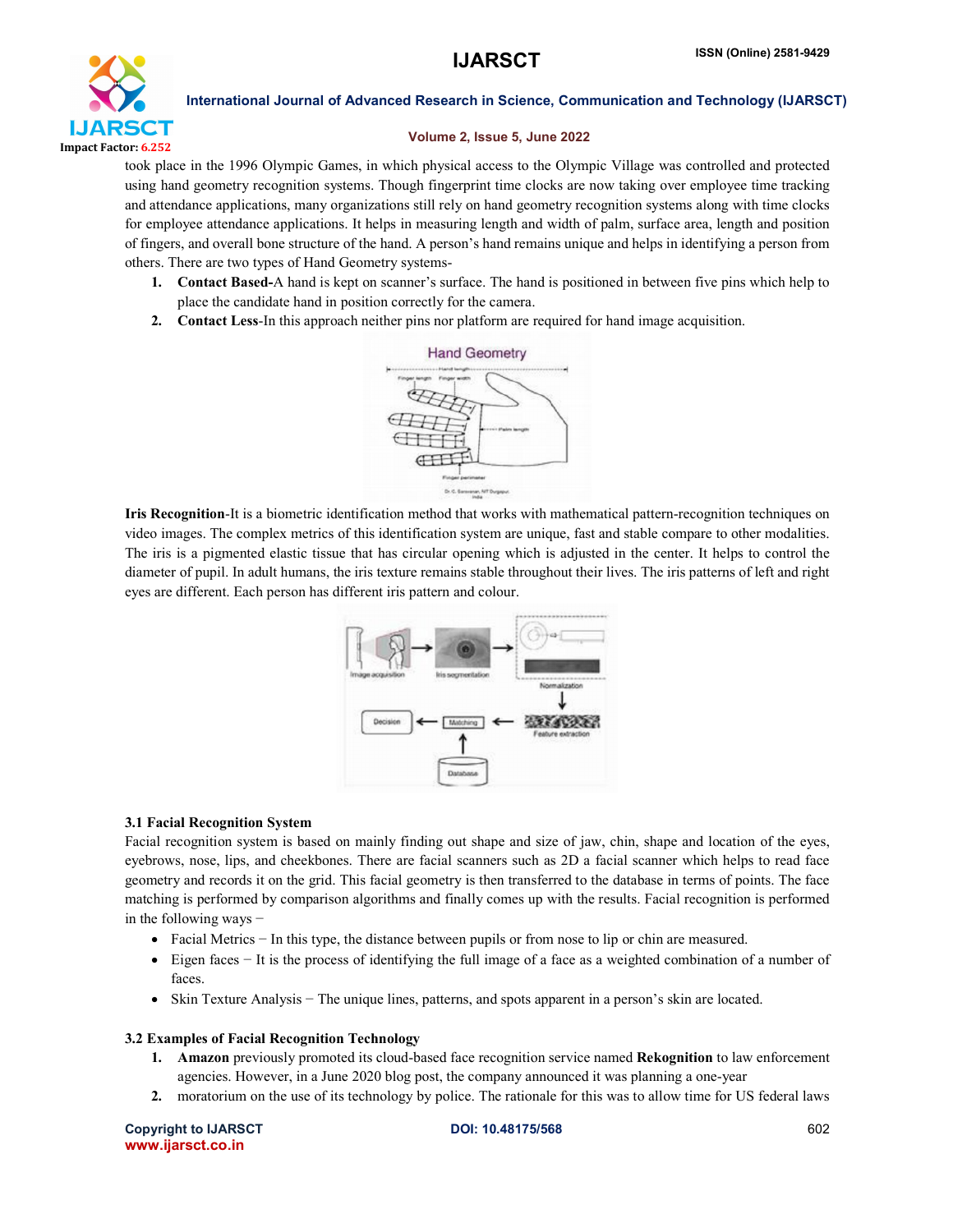

#### Volume 2, Issue 5, June 2022

to be initiated, to protect human rights and civil liberties.

- 3. Apple uses facial recognition to help users quickly unlock their phones, log in to apps, and make purchases.
- 4. British Airways enables facial recognition for passengers boarding flights from the US. Travellers' faces can be scanned by a camera to have their identity verified to board their plane without showing their passport or boarding pass. The airline has been using the technology on UK domestic flights from Heathrow and is working towards biometric boarding on international flights from the airport.
- 5. Cigna, a US-based healthcare insurer, allows customers in China to file health insurance claims which are signed using a photo, rather than a written signature, in a bid to cut down on instances of fraud.
- 6. Coca-Cola has used facial recognition in several ways across the world. Examples include rewarding customers for recycling at some of its vending machines in China, delivering personalized ads on its vending machines in Australia, and for event marketing in Israel.

### 3.3 Behavioural Modality

A person's character depends upon his behaviour. No two persons have the same behaviour. We can analyse the person's character whether he/she is good or bad through their behaviour. So, behavioural modalities in biometrics related to the behaviour indicated by the people or the way in which people perform specific tasks such as walking, signing, and typing on the keyboard.

Behavioural biometrics modalities targets higher variations due to the dependence on the external factors such as fatigue, mood swings, etc. This causes higher FAR and FRR as compared to solutions based on a physiological biometrics. Below given are the some example of behavioural modality

#### Gait Recognition

Gait recognition is a behavioural biometric modality that identifies people based on their unique walking pattern. In comparison with other first-generation biometric modalities that include fingerprint and iris recognition, gait has the advantage of being unobtrusive, in that it requires no subject contact. Gait recognition is based on the notion that each person has a distinctive and idiosyncratic way of walking, which can easily be discerned from a biomechanics viewpoint. Human movement does consist of synchronized movements of hundreds of muscles and joints, though basic movement patterns are similar, gait does vary from one person to another in terms of timing and magnitude.



# Keystroke Recognition

Keystroke recognition is a behavioural biometric which utilizes the unique manner in which a person types to verify the identity of an individual. Typing patterns are predominantly extracted from computer keyboards, but the information can potentially be gathered from any input device having traditional keys with tactile response (i.e., cellular phones, PDA's, etc). Although other measurements are conceivable, patterns used in keystroke dynamics are derived mainly from the two events that make up a keystroke: the Key-Down and Key-Up. The Key-Down event takes place at the initial depression of a key and the Key-Up occurs at the subsequent release of that key. Various unique features are then calculated based on the intra-key and inter-key timing variations between these events.

This biometric identifies candidate's typing pattern, the rhythm, and the speed of typing on a keyboard. The dwell time and flight time measurements are used in keystroke recognition.

- Dwell time − It is the duration of time when a key is pressed.
- Flight time − It is the elapsed time between releasing a key and pressing the following key.

www.ijarsct.co.in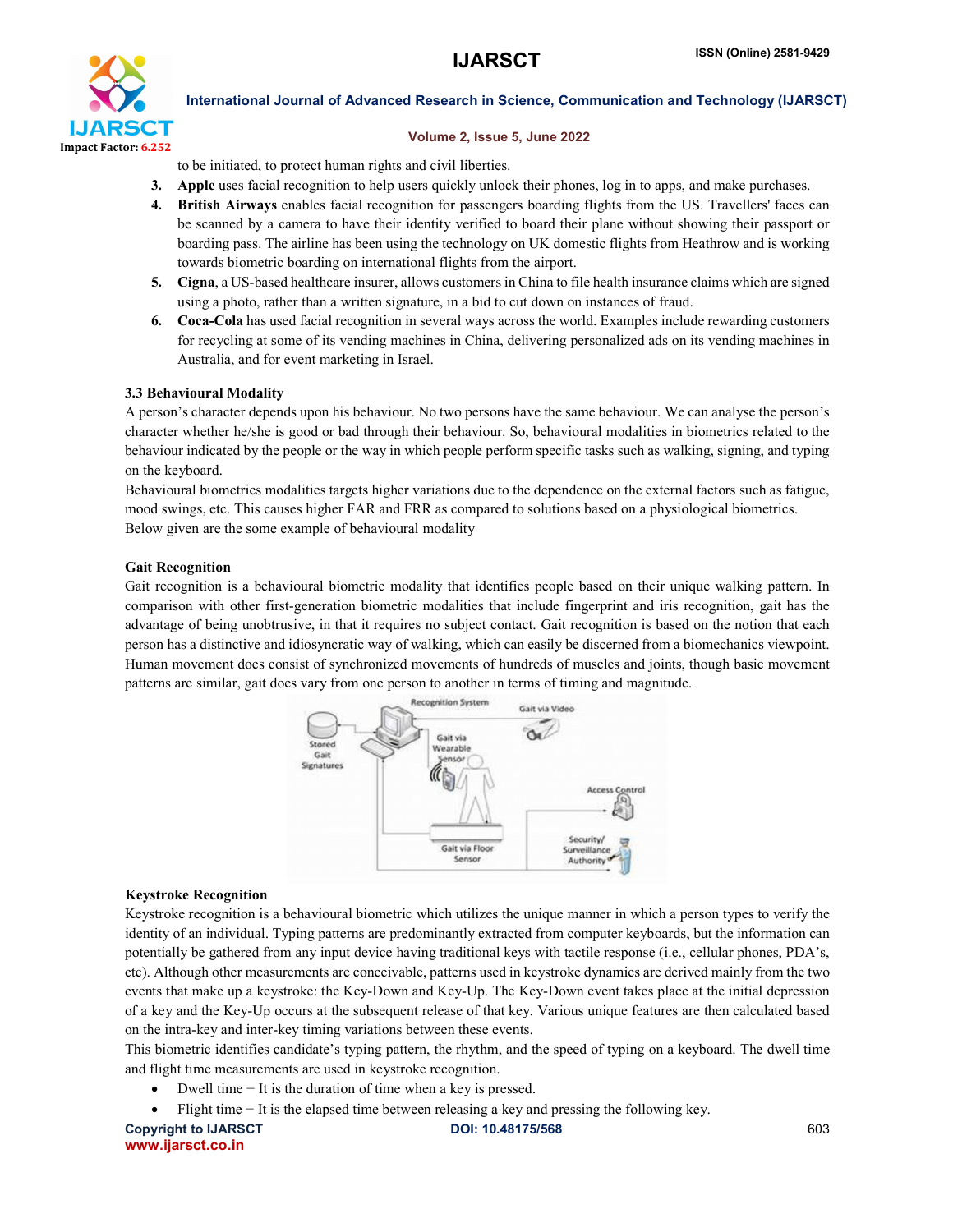

# Volume 2, Issue 5, June 2022

There will be variation in candidates typing behaviour on the keyboard as the time they take to find the right key, the flight time, and the dwelling time. Their speed and rhythm of typing also changes according to their comfort level with the keyboard. Keystroke recognition system monitors the keyboard inputs thousands times per second in a single attempt to identify the candidates typing skills based on their habits.





There are two types of keystroke recognition −

- Static− It is one time recognition at the start of interaction.
- Continuous − It is throughout the course of interaction.



# 3.4 How Biometrics Works

Biometrics seems to use who you are to authenticate you rather than something you have (like a key) or whatever you know (like a password). Biometrics can involve physical attributes like your face, fingerprints, irises, or veins, as well as behavioural features such as your voice, calligraphy, or typing rhythm. Personal qualities, unlike keys and passwords, are exceedingly difficult to lose or remember.



They can also be tough to imitate. As a result, many individuals believe they are safer and better than locks or passwords. There is no disputing that biometrics appears sophisticated, however all biometrics increased portion the same three steps:

 Enrolment: When you're using a biometric system from scratch, it captures basic information concerning you, such as your name or an identification number. It then records or takes a picture of your unique attribute.

Copyright to IJARSCT **DOI: 10.48175/568** 604 www.ijarsct.co.in